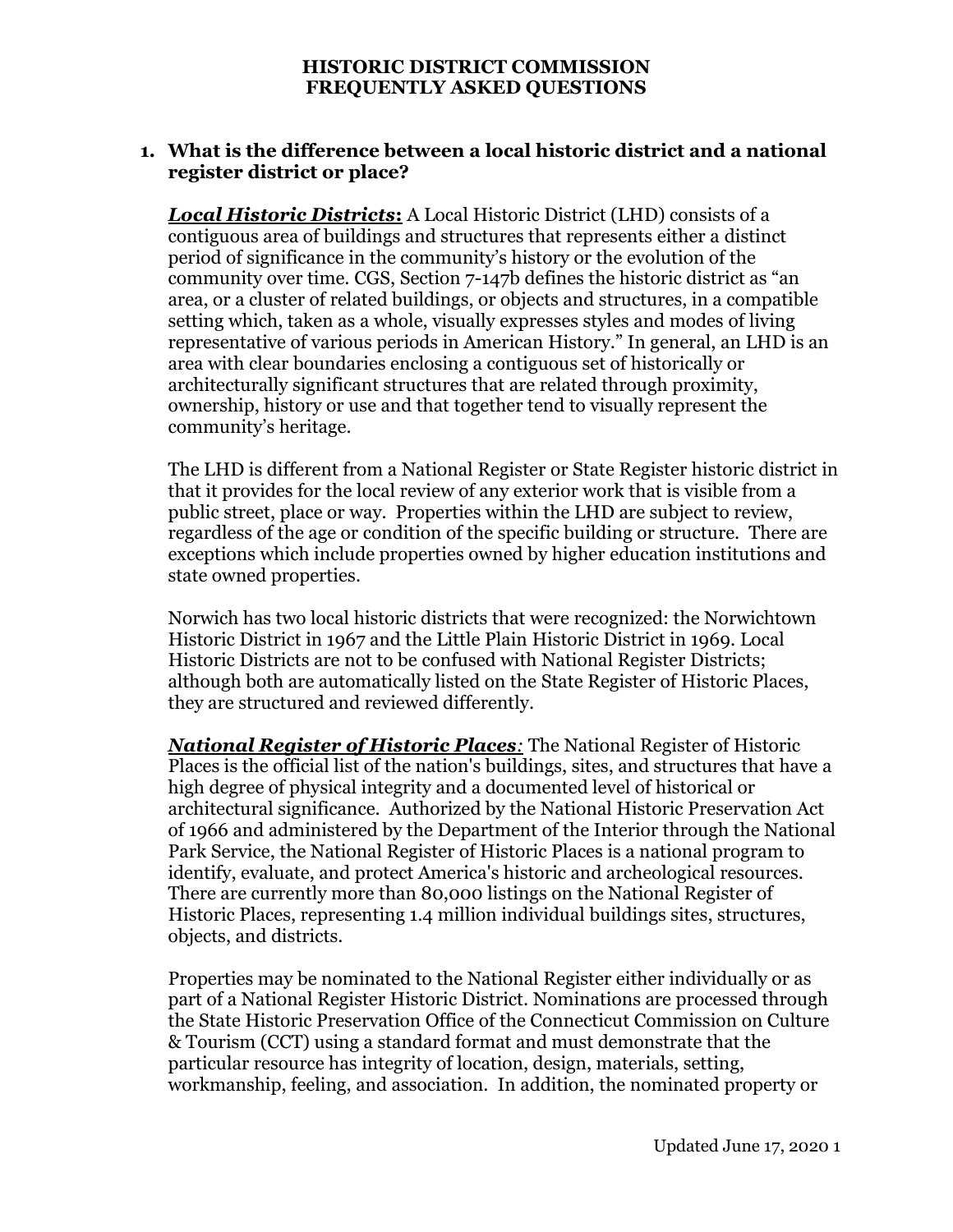resource must meet one or more of the specific National Register criteria at the local, state, or national level.

Listing on the National Register of Historic Places entails no obligations on the part of private property owners. There are no restrictions on the use, treatment, transfer, or disposition of private property. The National Register does not require public access and does not automatically result in any local preservation designation. Owners of National Register-listed properties may be eligible to apply for grants or tax credits through particular state and federal programs, subject to the availability of funding.

The National Register is used by state and federal agencies to evaluate the potential risk of adverse impact on historic properties that may result from federally or state-funded, licensed, or permitted projects. In Connecticut, the Connecticut Environmental Protection Act (CEPA or Public Act 82-367, Section 22a-15 through 22a-19) also provides a mechanism through the Superior Court to prevent the "unreasonable destruction" of National Register-listed resources.

National Historic Landmarks are nationally significant historic places designated by the U.S. Secretary of the Interior because they possess exceptional value or quality in illustrating or interpreting the heritage of the United States. Today, fewer than 2,500 historic places bear this highest distinction. Working with citizens throughout the nation, the National Historic Landmarks Program draws upon the expertise of National Park Service staff to nominate new landmarks and provide assistance to existing landmarks.

In Norwich there are 26 properties individually listed on the National Register. In addition to individual properties, there are eleven historic districts and each contains many properties.

## **2. What is the difference between the Norwich Historic District Commission and the Norwich Historical Society?**

The Norwich Historic District Commission and the Norwich Historical Society are not the same entity; they are separate organizations.

The Norwich Historic District Commission is comprised of volunteers appointed by the city council. It was established by ordinance of the city council to ensure the protection and preservation of buildings and places of historic interest within the city. The Commission is empowered to review and approve plans for construction, reconstruction, or restoration of any building or structure within a designated historic district in order to determine the appropriateness of any and all changes that are visible from a public street or way.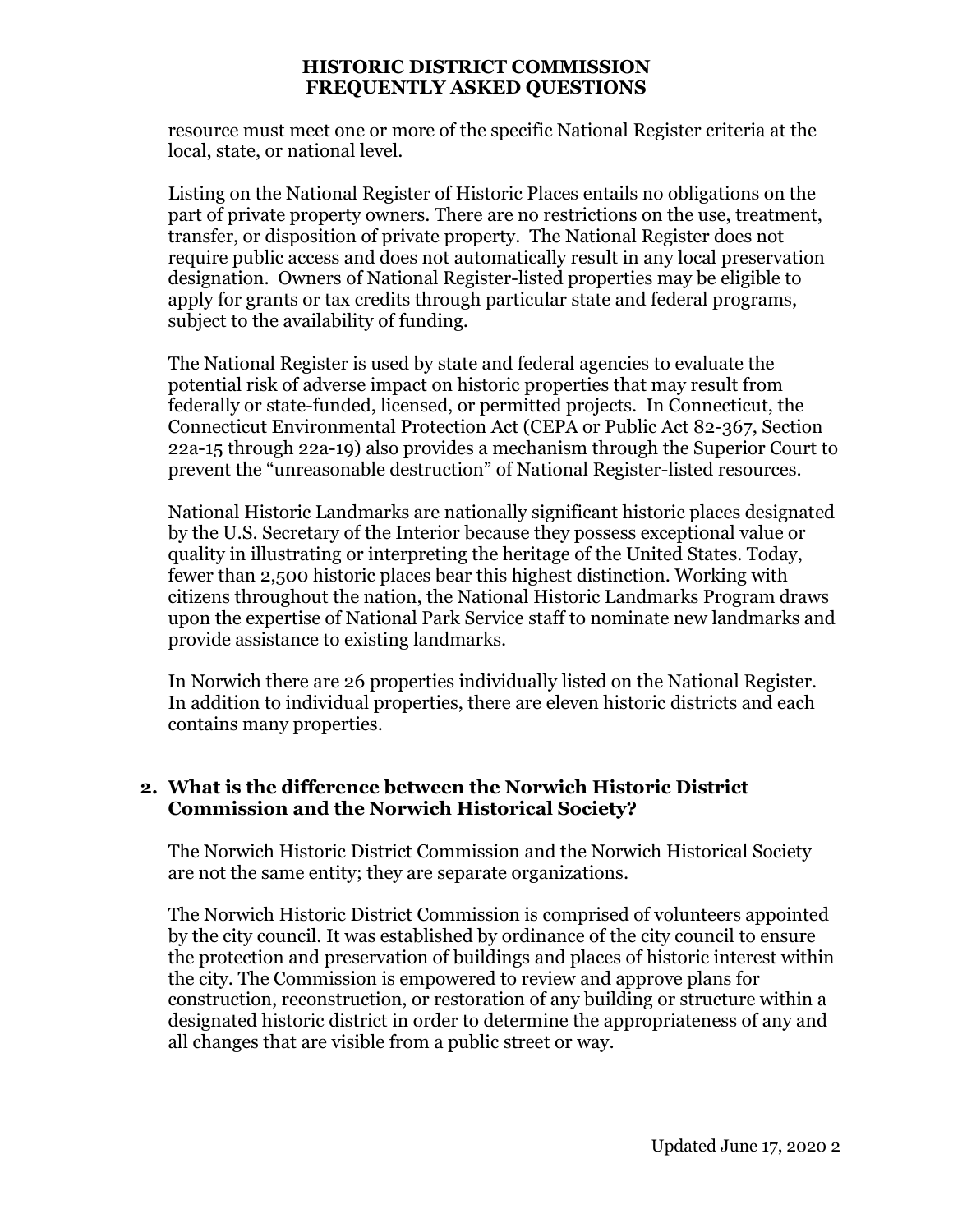The Norwich Historical Society is a private not-for-profit organization that seeks to preserve, protect, and promote the rich history of Norwich, CT. They do have historic preservation programs, but they are not a City commission.

## **3. What determines whether or not a building is historic?**

Generally speaking, a building must be at least 50 years old and retain a majority of its original features. Association with a significant individual or event is also a consideration.

# **4. What is a Certificate of Appropriateness?**

A Certificate of Appropriateness, or COA, is a letter from the Historic District Commission authorizing the Building Department to permit the property owner in the local historic districts to proceed with the changes or improvements indicated in the COA application.

No building or structure shall be erected or altered within a local historic district until after an application for a certificate of appropriateness as to exterior architectural features has been submitted to the historic district commission and approved by said commission.

Per statute (7-147d (b), no demolition permit for demolition or removal of a building or structure within a local historic district shall be issued by a municipality or any department, agency or official thereof until a certificate of appropriateness has been issued.

# **5. When Is a COA Required?**

Any project on a property within a Local Historic District that involves changes to the exterior of said property that is visible from any street or public way requires a COA. For more details please refer to the document: Definitions of Work Requiring a Certificate of Appropriateness. Note: Some items may not require a Building Permit but still meet the definitions and require a COA. If it is determined that the project involves routine maintenance or repair using authentically compatible materials, the Commission may find that a COA is not necessary.

# **6. Who May Apply for a COA?**

The property owner or authorized representative must apply for the property and project being considered. The COA is issued to the named applicant only and is not transferable.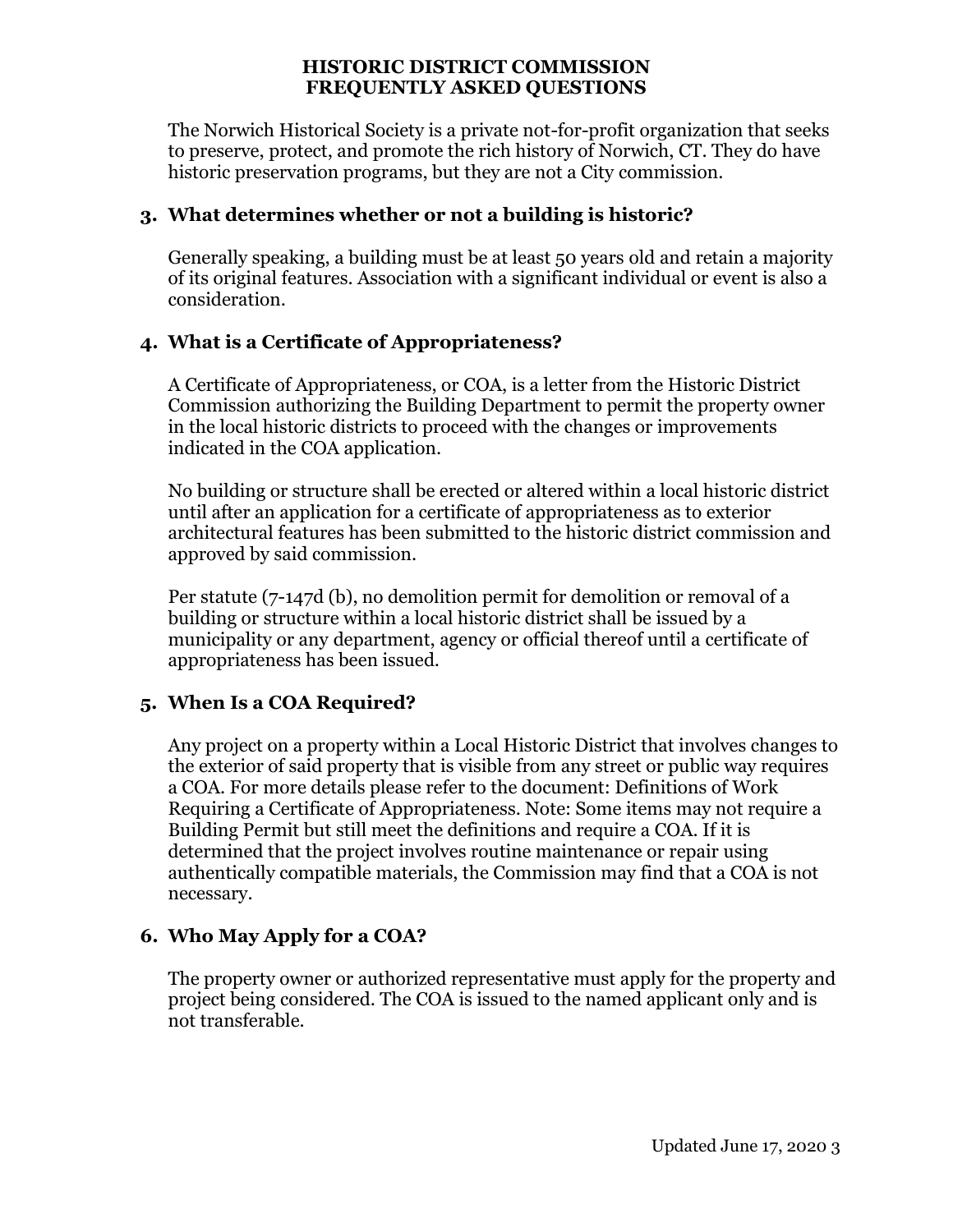## **7. Where Can I Obtain a COA?**

A property owner who wishes to begin a project must complete an application for a Certificate of Appropriateness (COA), which can be obtained from the Chairman of the Historic District Commission, online at the Historic District Commission's webpage on the City of Norwich's website, or the Building Department. Once the COA is approved and a building permit is obtained, the project may proceed.

## **8. What Items Should I Include with Application?**

In addition to a properly completed COA application form you should include a written description of the project, appropriate photographs, drawings, quotes or scope of work from contractors, sketches and relevant samples of construction materials. Please note that it is possible for a COA to be denied if the Commission has not received enough information to make an informed decision.

## **9. What is the COA Application Hearing Process?**

Once the application is received by the HDC Chairman you will be notified of the public meeting date. A Public Notice must be printed in the Norwich Bulletin and posted online at the City website within five business days of the meeting. Applicants are invited to present their application to the Commission during the public hearing. Your application will be presented at the public hearing of the HDC which meets on the third Wednesday of the month at City Hall. Following approval by the Commission, the COA is filed with the City Clerk and Building Department where a permit may be issued if required.

### **10. How long is a COA Valid?**

A COA is valid for six months. That time period may be extended by action of the Historic District Commission prior to the expiration of the COA. Extensions cannot be provided after a COA has expired; a new COA application would be necessary.

### **11. Can I Modify, Change, or Add to an Active COA?**

Modifications, changes or additions to an active COA must be brought before the Historic District Commission during a regular meeting to approve the request. In cases where the modification, change or addition would require a separate Building Permit, you may need to file a separate COA application.

### **12.What is the Inspection and Review Process?**

The Building Inspector will inspect construction related to a Building Permit including the work approved in the COA. The Historic District Commission may inspect and review construction, changes, or improvements related to a COA.